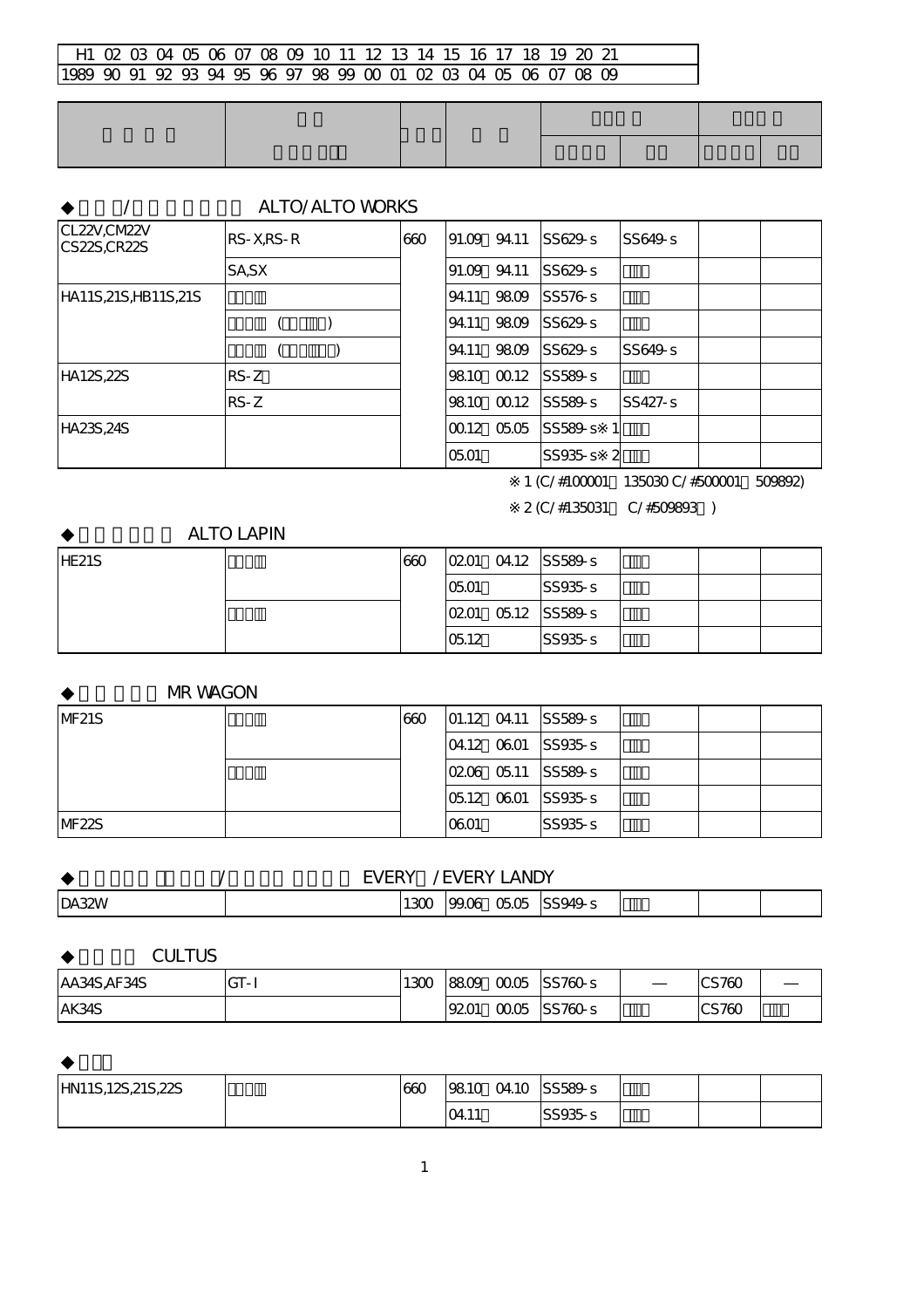# H1 02 03 04 05 06 07 08 09 10 11 12 13 14 15 16 17 18 19 20 21 1989 90 91 92 93 94 95 96 97 98 99 00 01 02 03 04 05 06 07 08 09

| HN11S,12S,21S,22S |  | 600 | 01.04       | $\frac{8}{589}$ s |                |  |
|-------------------|--|-----|-------------|-------------------|----------------|--|
|                   |  |     | $\Omega$ 11 | SS589-s           | <b>SS427-s</b> |  |

### CHEVROLET CRUZE

| <b>HR51S,52S</b> | 120r<br>بتعد | O1.11 | SS949.5 |  |  |
|------------------|--------------|-------|---------|--|--|
| HRS, 82S         | 150C         | 0211  | SS949-s |  |  |

# CHEVROLET MW

| ME34S<br>ccozo<br>$\sim$ $\sim$<br>$\sim$<br>ωu |  |  |  |  |  |  |  |  |  |
|-------------------------------------------------|--|--|--|--|--|--|--|--|--|
|-------------------------------------------------|--|--|--|--|--|--|--|--|--|

#### **SWFT**

| 71                  | 1200 | 07.05                  | SS936-s |         | CS936        |       |
|---------------------|------|------------------------|---------|---------|--------------|-------|
| HT51S               | 1300 | <u> 0002 </u><br>04.11 | SS949s  |         |              |       |
| <b>ZC11S, ZD11S</b> |      | 04.09                  | SS936s  |         | CS936        |       |
| HT81S               | 1500 | 0306 04.11             | SS949s  |         |              |       |
|                     |      | O4.11<br><b>0306</b>   | SS949s  | SS913s  |              |       |
| ZC21S,ZD21S         |      | 04.09                  | SS936-s |         | CS936        |       |
| ZC31S               | 1600 | 05.09                  | SS936-s | SS419-s | <b>CS936</b> | CS419 |

#### CERVO MODE

| ICN <sub>21</sub> S                    | ABS        | 660 | 19006 91.08 |                      |        |  |
|----------------------------------------|------------|-----|-------------|----------------------|--------|--|
|                                        | <b>ABS</b> |     |             | 9006 91.08 SS629-S   |        |  |
| CN31S,CP31S                            | SR-F       |     |             | 9006 91.08 SS629-S   |        |  |
| $\textsf{CN}32\textsf{S},32\textsf{S}$ | SR-F       |     |             | 191.08 97.04 SS629-S | SS649s |  |
| CN22S,CP22S                            | SR-T       |     |             | 9309 97.04 SS629-S   |        |  |

| $\sim$ $\sim$ $\sim$<br>$\sim$ |     |                               |                                |  |  |
|--------------------------------|-----|-------------------------------|--------------------------------|--|--|
| HG21S                          | 66C | $\overline{a}$<br>$\sim$<br>ື | $\sim$ $\sim$ $\sim$<br>~<br>ູ |  |  |

| WN |
|----|
|    |

|  | EC <sub>22S</sub> |  | 660 | 0301 | 0510 | SS589-s |  |  |  |
|--|-------------------|--|-----|------|------|---------|--|--|--|
|--|-------------------|--|-----|------|------|---------|--|--|--|

**PALETTE** 

| $3000 -$<br><b>MK21S</b><br>660<br>$\sim$<br>טב<br>. .<br> |
|------------------------------------------------------------|
|------------------------------------------------------------|